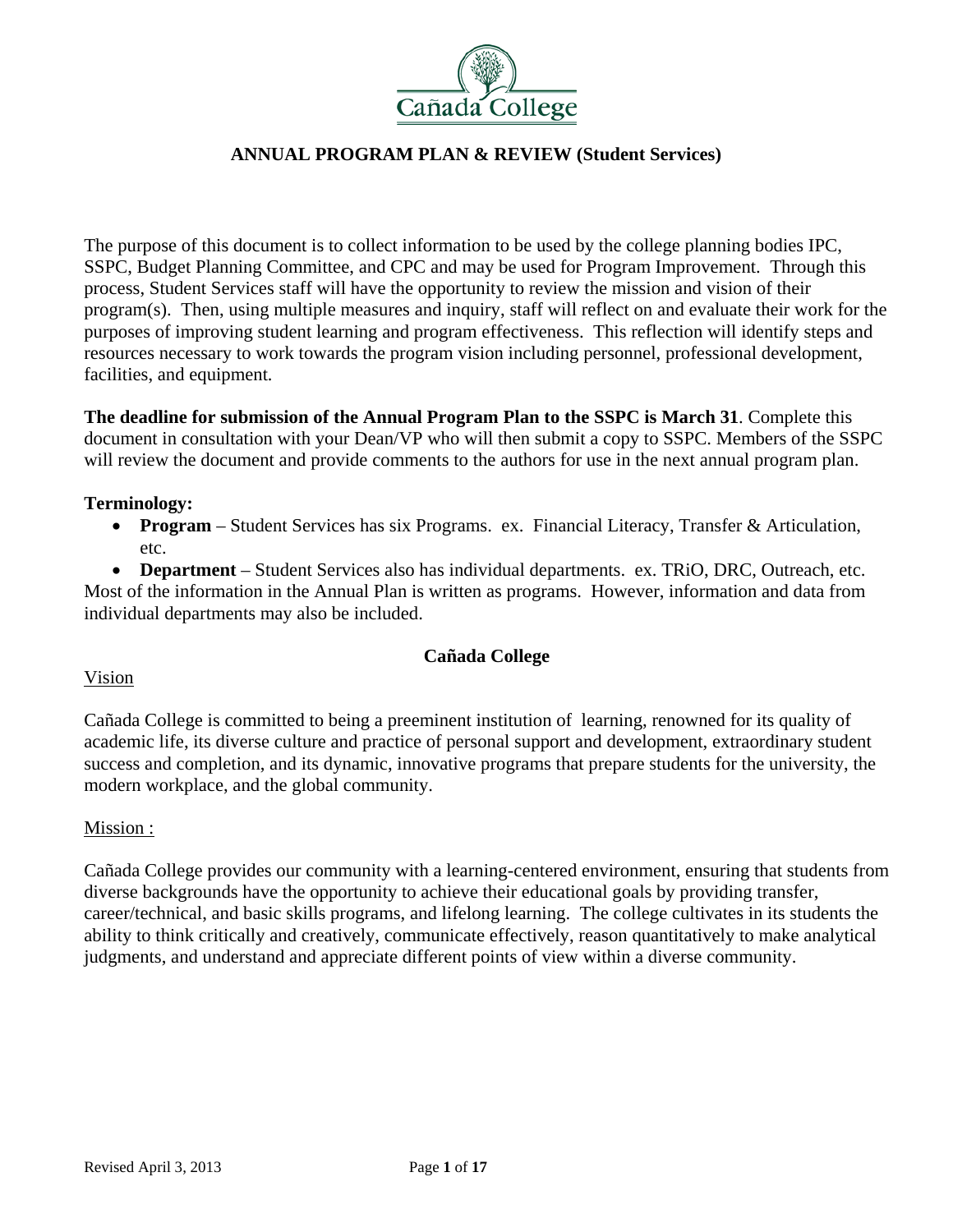

## Values

- Transforming Lives
- High Academic Standards
- Diverse and Inclusive Environment
- Student Success in Achieving Educational Goals
- Community, Education, and Industry Partnerships
- Communication and Collaboration
- Engaging Student Life
- Accountability
- Sustainability
- Transparency

# Document Map:

- 1) Program
- 2) Lead Contact Person
- 3) Program/Department Data Measures and Reflection
- 4) Student Learning Outcome
- 5) Student Area Outcome
- 6) Resource Identification
- 7) Curricular Offerings (if applicable)

# **Educational Master Plan Strategic Directions:**

**1. Teaching and Learning:** Equip students with the knowledge and transferable skills so they can become productive citizens in our global community; provide clear pathways for students to achieve educational goals; invest in opportunities to promote engagement; conduct provocative professional development; and create innovative and flexible learning systems.

**2. Completion:** Commit to student completion of certificates, degrees, and transfer; and create pathways which support the success, retention and persistence of students in their educational goals.

**3. Community Connections:** Build and strengthen collaborative relationships and partnerships to support the needs for our community.

**4. Global and Green:** Promote shared responsibility for our environment and social justice; and create a diverse and culturally enriched community of global citizens.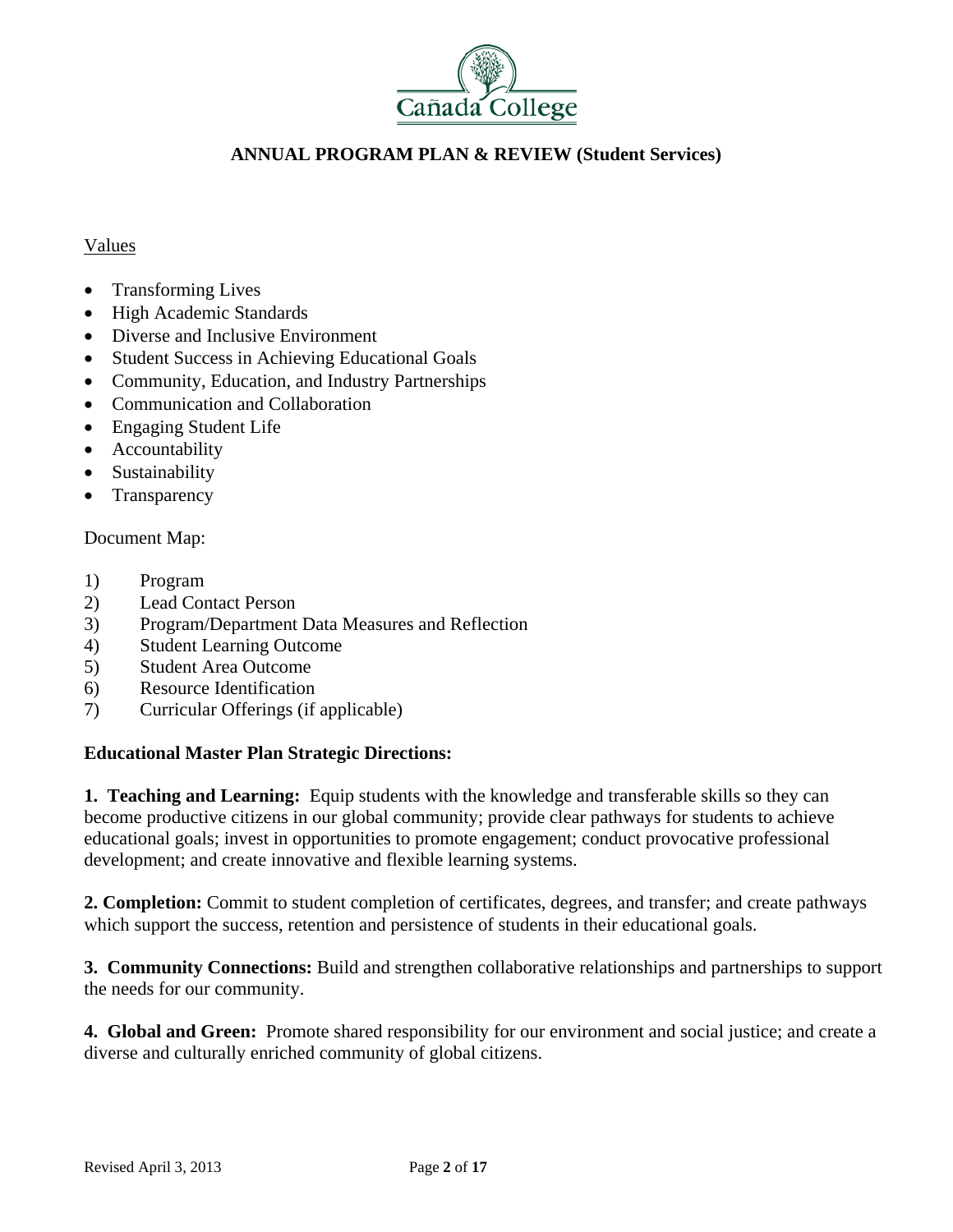

## **Cañada College Student Learning Outcomes**

#### **1. Critical and Creative Thinking**

Select, evaluate, and use information to solve problems, investigate a point of view, support a conclusion, or engage in creative expression.

#### **2. Communication Skills**

Use language to effectively convey an idea or set of facts, including the ability to use source material and evidence according to institutional and disciplinary standards.

#### **3. Understanding Society and Culture**

Understand and interpret various points of view that emerge from a diverse world of people and/or cultures.

#### **4. Scientific and Quantitative Reasoning**

Represent complex data in various mathematical forms (e.g. equations, graphs, diagrams, tables and words) and analyze these data to make judgments and draw appropriate conclusions.

#### **1. Program: Orientation, Assessment and Registration**

#### **2. Team Leader:** Ruth Miller

#### **A. Team Members:** Kim Lopez, Loretta Davis Rascon, Yesenia Haro and Jeanne Stalker

#### **B. Program mission and vision**

The program is dedicated to serving prospective, current, and former students in facilitating matriculation through the following components:

- Orientation
	- o Welcomes and introduces services that will help new students transition to our institution.
	- o Exposes new students to broad educational opportunities and integrates new students into life at Cañada College.
	- o Through in-person orientation presentations and counseling sessions, students will be able to engage with faculty, staff and student peers.
	- o Students will learn about campus resources and student services.
	- o Students will develop goals and educational plans for student success.
	- o Students will learn college policies and procedures.
	- o Students will learn to navigate WebSMART.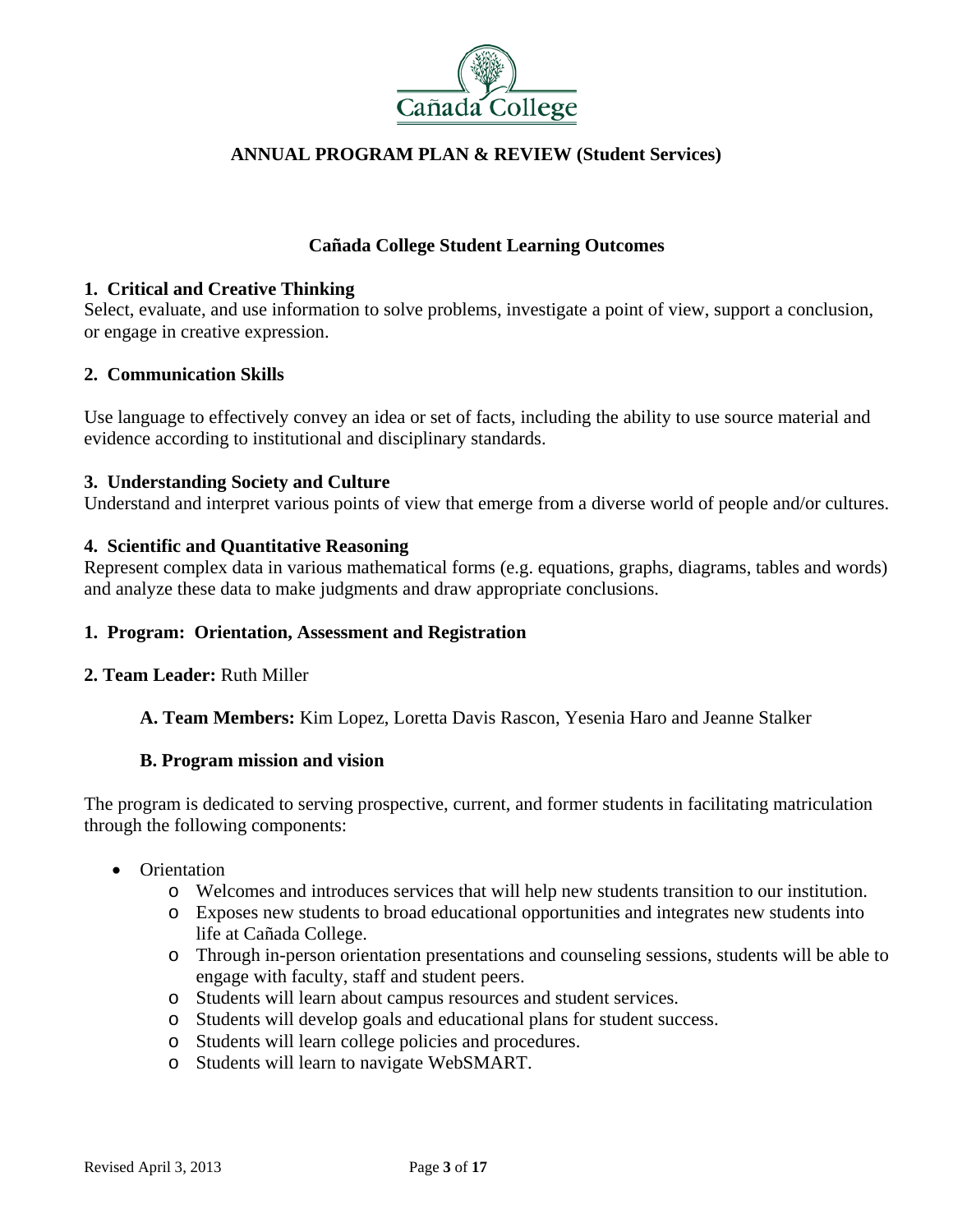

- Assessment
	- o Promotes student success by assessing language and mathematical abilities at the beginning of the educational process.
	- o Upon completion of the assessment tests, academic counselors advise students on their results within the general education and academic major curriculum to maximize each student's potential to achieve his or her academic and career goals.
- Registration
	- o To provide priority registration to the following groups:
		- **EOPS**
		- **DRC**
		- **UETERANS**
		- **CALWORKS**
		- **ATHLETES**
		- **INTERNATIONAL STUDENTS**
		- **HONORS**
		- **ASCC STUDENT BOARD**
	- o Provide in-person registration to students with disabilities, limited English or for nontechnical students.
	- o Post clear deadlines on our Website and in the class schedule.
	- o Provide personal assistance for all students in all aspects of registration through the Welcome Center.
	- o Provide a barrier free, clear, simple easy to follow directions.

We strive to be professional, responsive, respectful and friendly to our entire diverse college community. Completing orientation, assessment and registration enables students to be successful in achieving their educational goals.

# **3. Program / Department Data Measures – and reflection**

# **ORIENTATION**

#### **Data**

Effective Fall 2012 a Program Services Coordinator was assigned to the Orientation Program and a more streamlined orientation process along with a consistent, well planned orientation schedule was developed.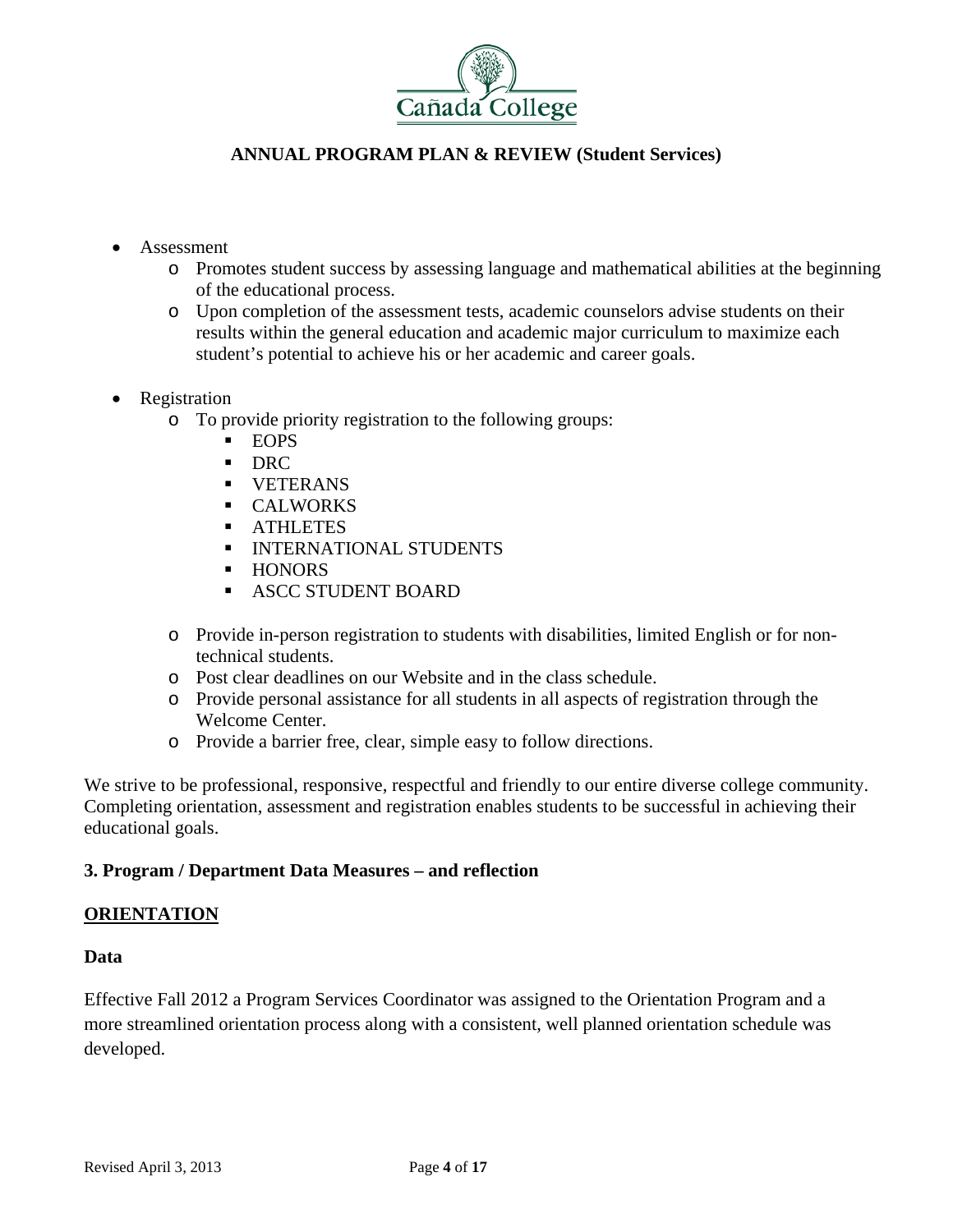

Assisted by two Office Assistant II's, the staff offers a condensed and more highly focused one-hour Orientation presentation. The revised Orientation gives students information about the college, its policies, and procedures with hands-on computer experience using WebSmart. In addition, the orientation also focuses on how to use my.smccd.edu email, WebAcess, and WebSchedule. The new focused approach orientation contributes to the success of the new college students.

| JANUARY 2010 TO JANUARY 2011                 | <b>JANUARY 2012 TO JANUARY 2013</b>          |
|----------------------------------------------|----------------------------------------------|
| 93 Orientations Conducted                    | 71 Orientations Conducted                    |
| 2,272 Students Registered for Orientation    | 2,128 Students Registered for Orientation    |
| 1,539 (68%) Students Attended Orientation    | 1,544 (73%) Students Attended Orientation    |
| 39 (42%) Orientations Fewer than 15 Attended | 19 (27%) Orientations Fewer than 15 Attended |
| 15 (11%) Orientations Fewer than 10 Attended | 5 (7%) Orientations Fewer than i10 Attended  |

# **Reflection**

Orientation scheduling flexibility has increased for students due to the new, more consistent orientation schedule during the week and the addition of evenings and Saturdays. We are now able to accommodate more students while providing orientation in a smaller group setting.

The increased attendance at Orientation has proven that the new model is more effective. The Office Assistant II's and Student Assistants at the Welcome Center, register new students by phone or in person for an orientation session and guide them to the online assessment test preparation websites before the student takes the test.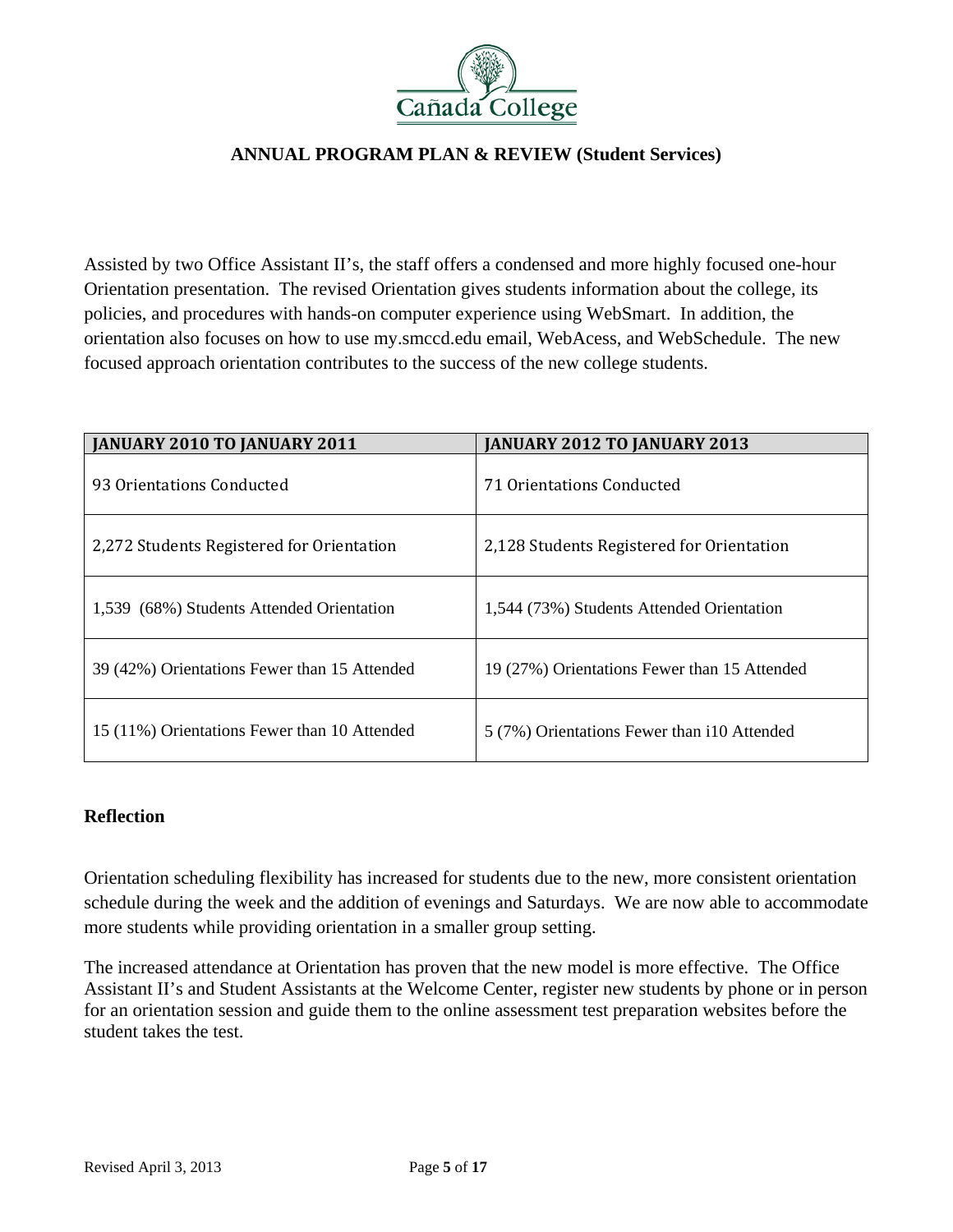

With the new Orientation model, each new student is called the day before orientation with a reminder of the date, time and location of their orientation session, which has improved attendance compared to the previous year.

By shifting the Orientation coordination responsibility from a Director level management position to a Program Services Coordinator and the presentations of the New Student Orientation sessions to the Program Services Coordinator and the two Office Assistants II's, we offer a more efficient, streamlined and focused orientation process. The Office Assistant IIs are stationed in the Welcome Center and are usually the student's first-point of contact with the college. They respond to the new student questions and requests by phone and in person on a daily basis. During Orientation, the staff instructs each student individually at a computer to give them hands on experience in using WebSMART. The New Student Orientation has increased the student's comfort level in coming to Cañada College.

## **Recommendations for Cañada College**

Continue with improvements such as:

- Offering a flexible orientation schedule including evenings and weekends
- Providing reminder phone calls, the day before, to each student registered for orientation sessions
- Offering additional assessment sessions during registration periods
- Providing ongoing updates to the orientation presentations
- Offering an online orientation designed for Distance Education students

#### **Assessment**

# **Data**

Overall, student placement remains very similar to past years. The chart below represents the percentage of change for each of the math, English, reading and ESL assessments that we administer year over year. A lower percentage placed in basic skills courses is highly desirable, and conversely, a higher percentage placed in areas of transfer is as well.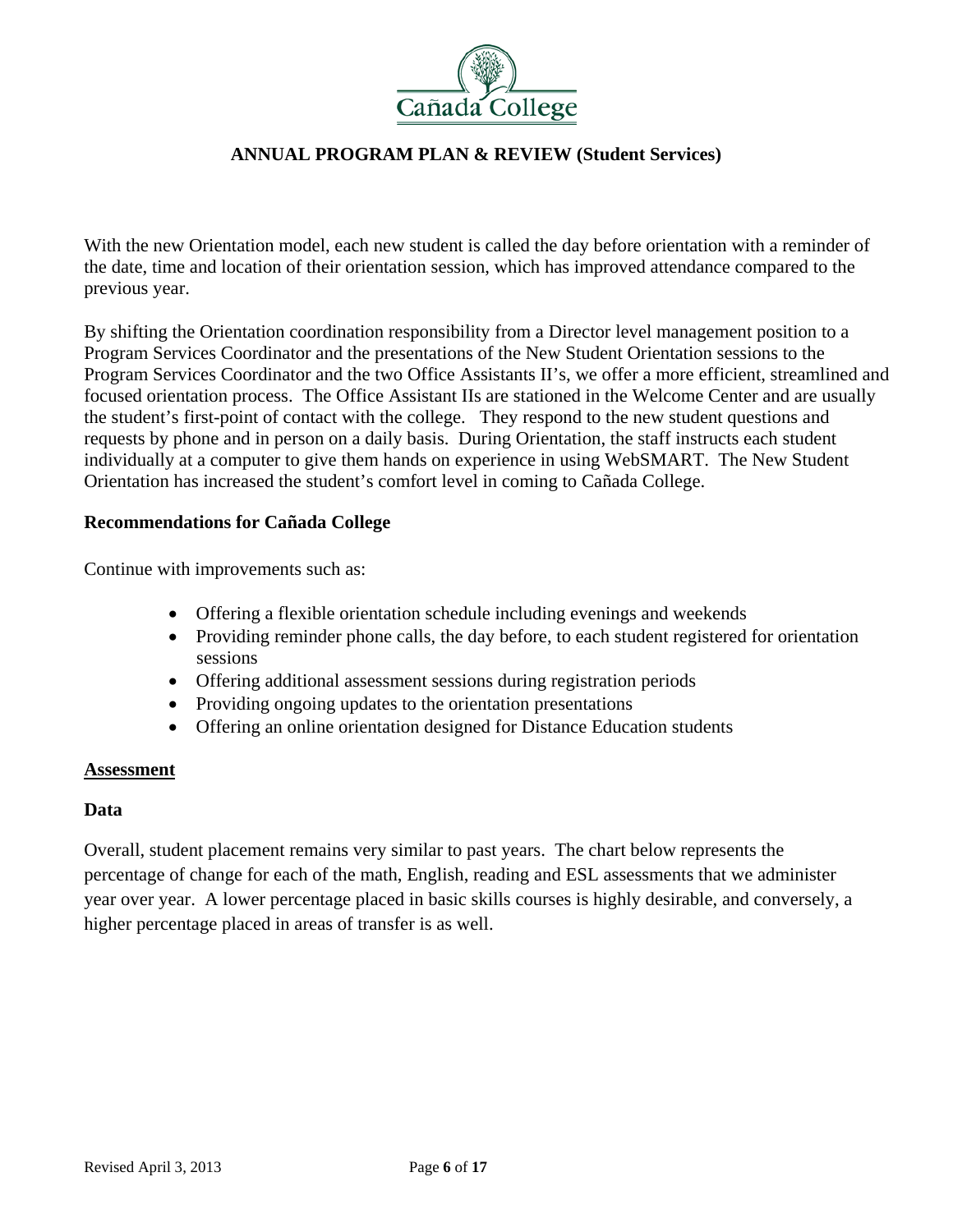

| Placements January 2010 to December 2012 |                 |                 |                                  |                                                                |
|------------------------------------------|-----------------|-----------------|----------------------------------|----------------------------------------------------------------|
| <b>MATH</b>                              |                 |                 |                                  |                                                                |
| <b>TOTAL TESTS TAKEN</b>                 |                 |                 | <b>PLACEMENT AND PERCENTAGES</b> |                                                                |
| <b>MATH 2010</b>                         | <b>MATH 811</b> | <b>MATH 110</b> | <b>MATH 120</b>                  | MATH 125, 130, 140,<br>200, and 241 Transfer<br><b>Classes</b> |
| 2033                                     | 732             | 622             | 304                              | 261                                                            |
|                                          | 36.01%          | 30.60%          | 14.95%                           | 12.84%                                                         |
| <b>MATH 2011</b>                         | <b>MATH 811</b> | <b>MATH 110</b> | <b>MATH 120</b>                  | MATH 125, 130, 140,<br>200, and 241 Transfer<br><b>Classes</b> |
| 2101                                     | 697             | 639             | 358                              | 280                                                            |
|                                          | 33.17%          | 30.41%          | 17.04%                           | 13.33%                                                         |
| <b>MATH 2012</b>                         | <b>MATH 811</b> | <b>MATH 110</b> | <b>MATH 120</b>                  | MATH 125, 130, 140,<br>200, and 241 Transfer<br><b>Classes</b> |
| 1976                                     | 747             | 593             | 344                              | 292                                                            |
|                                          |                 |                 |                                  |                                                                |
|                                          | 37.80%          | 30.01%          | 17.41%                           | 14.78%                                                         |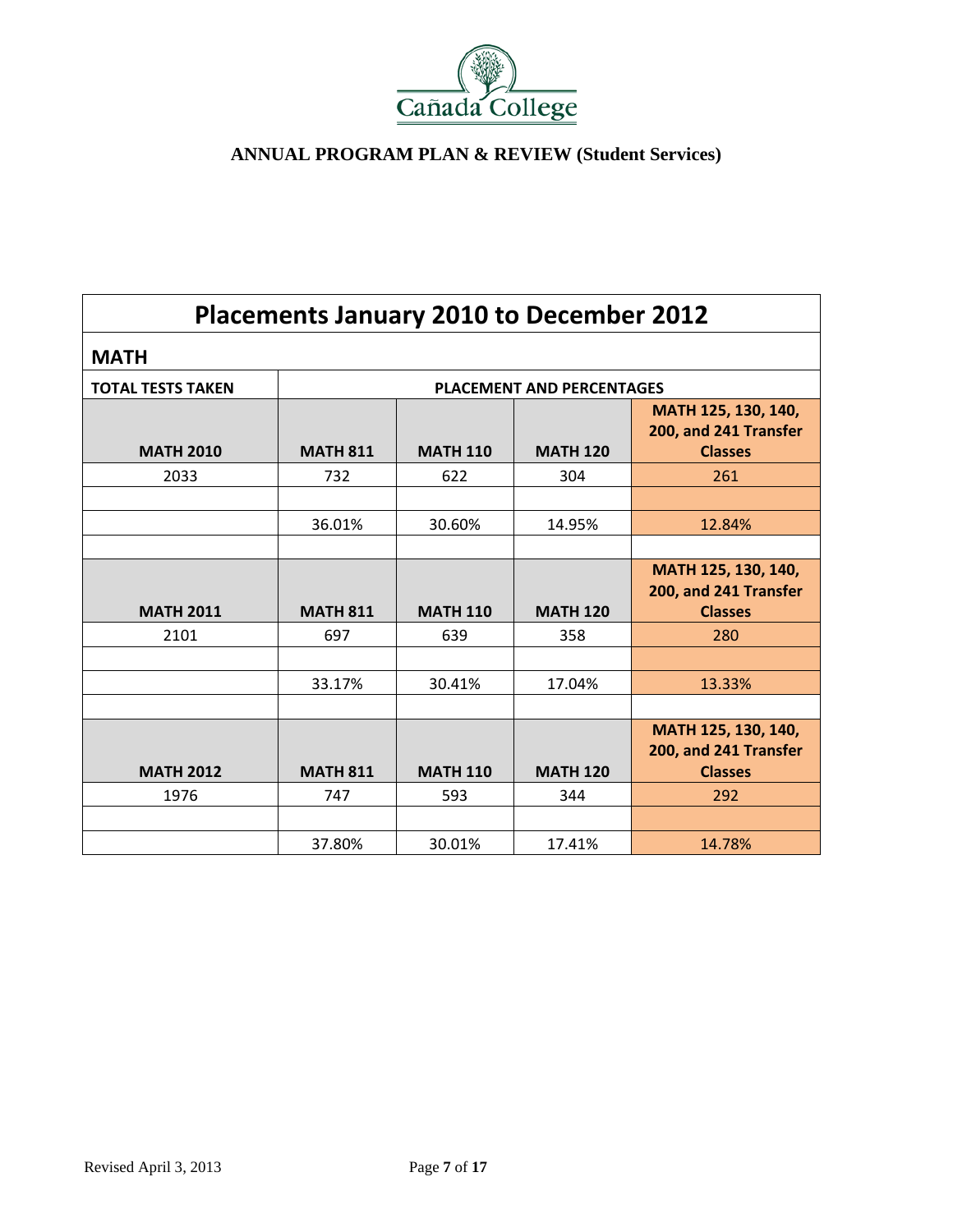

| <b>READING</b>           |                 |                                            |                         |  |  |  |  |
|--------------------------|-----------------|--------------------------------------------|-------------------------|--|--|--|--|
| <b>TOTAL TESTS TAKEN</b> |                 | <b>PLACEMENT AND PERCENTAGES</b>           |                         |  |  |  |  |
| Reading 2010             | <b>Read 826</b> | <b>No Read Required</b><br><b>Read 836</b> |                         |  |  |  |  |
| 1988                     | 1006            | 545                                        | 437                     |  |  |  |  |
|                          |                 |                                            |                         |  |  |  |  |
|                          | 50.60%          | 27.41%                                     | 21.98%                  |  |  |  |  |
|                          |                 |                                            |                         |  |  |  |  |
| Reading 2011             | <b>Read 826</b> | <b>Read 836</b>                            | <b>No Read Required</b> |  |  |  |  |
| 1994                     | 914             | 610                                        | 470                     |  |  |  |  |
|                          |                 |                                            |                         |  |  |  |  |
|                          | 45.84%          | 30.59%                                     | 23.57%                  |  |  |  |  |
|                          |                 |                                            |                         |  |  |  |  |
| <b>Reading 2012</b>      | <b>Read 826</b> | <b>Read 836</b>                            | <b>No Read Required</b> |  |  |  |  |
| 1784                     | 821             | 517                                        | 446                     |  |  |  |  |
|                          |                 |                                            |                         |  |  |  |  |
|                          | 46.02%          | 28.98%                                     | 25.00%                  |  |  |  |  |

| <b>ENGLISH</b>           |                      |                                                    |                |                |  |  |  |
|--------------------------|----------------------|----------------------------------------------------|----------------|----------------|--|--|--|
| <b>TOTAL TESTS TAKEN</b> |                      | <b>PLACEMENT AND PERCENTAGES</b>                   |                |                |  |  |  |
| English 2010             | <b>See Counselor</b> | <b>Eng 100</b><br><b>Eng 826</b><br><b>Eng 836</b> |                |                |  |  |  |
| 1998                     | 643                  | 405                                                | 591            | 359            |  |  |  |
|                          |                      |                                                    |                |                |  |  |  |
|                          | 32.18%               | 20.27%                                             | 29.58%         | 17.97%         |  |  |  |
|                          |                      |                                                    |                |                |  |  |  |
| English 2011             | <b>See Counselor</b> | <b>Eng 826</b>                                     | <b>Eng 836</b> | <b>Eng 100</b> |  |  |  |
| 2016                     | 607                  | 361                                                | 611            | 437            |  |  |  |
|                          |                      |                                                    |                |                |  |  |  |
|                          | 30.11%               | 17.91%                                             | 30.31%         | 21.68%         |  |  |  |
|                          |                      |                                                    |                |                |  |  |  |
| English 2012             | <b>See Counselor</b> | <b>Eng 826</b>                                     | <b>Eng 836</b> | <b>Eng 100</b> |  |  |  |
| 1842                     | 537                  | 337                                                | 592            | 376            |  |  |  |
|                          |                      |                                                    |                |                |  |  |  |
|                          | 29.15%               | 18.30%                                             | 32.14%         | 20.41%         |  |  |  |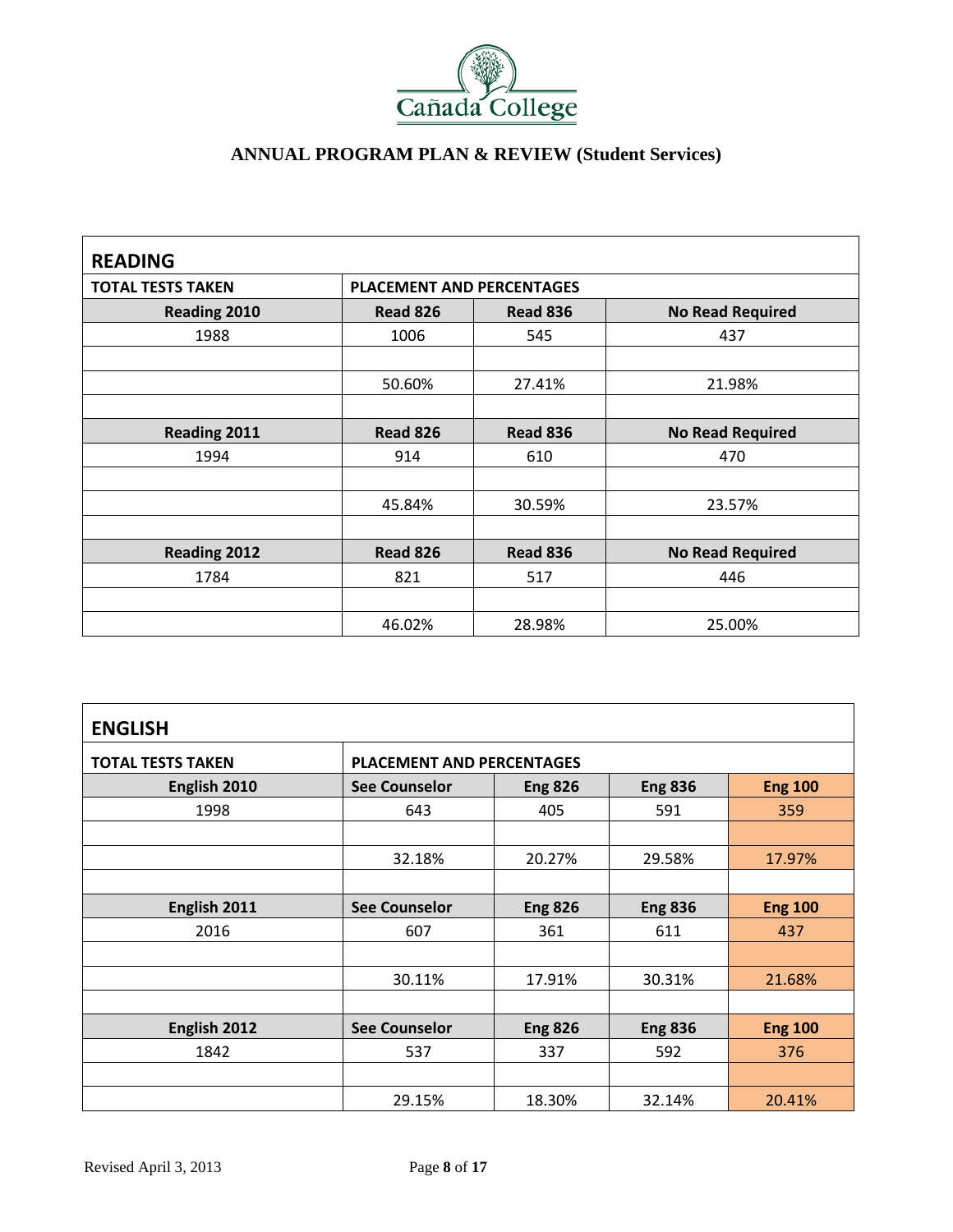

| <b>ESL GRAMMAR</b>       |                |                                  |                |                |                |                |
|--------------------------|----------------|----------------------------------|----------------|----------------|----------------|----------------|
| <b>TOTAL TESTS TAKEN</b> |                | <b>PLACEMENT AND PERCENTAGES</b> |                |                |                |                |
| <b>ESL Grammar 2010</b>  | <b>ESL 800</b> | <b>ESL 921</b>                   | <b>ESL 922</b> | <b>ESL 923</b> | <b>ESL 924</b> | <b>ESL 400</b> |
| 543                      | 17             | 67                               | 275            | 113            | 67             | 4              |
|                          |                |                                  |                |                |                |                |
|                          | 3.13%          | 12.34%                           | 50.64%         | 20.81%         | 12.34%         | 0.74%          |
|                          |                |                                  |                |                |                |                |
| <b>ESL Grammar 2011</b>  | <b>ESL 800</b> | <b>ESL 921</b>                   | <b>ESL 922</b> | <b>ESL 923</b> | <b>ESL 924</b> | <b>ESL 400</b> |
| 601                      | 15             | 71                               | 320            | 117            | 70             | 8              |
|                          |                |                                  |                |                |                |                |
|                          | 2.50%          | 11.81%                           | 53.24%         | 19.47%         | 11.65%         | 1.33%          |
|                          |                |                                  |                |                |                |                |
| <b>ESL Grammar 2012</b>  | <b>ESL 800</b> | <b>ESL 921</b>                   | <b>ESL 922</b> | <b>ESL 923</b> | <b>ESL 924</b> | <b>ESL 400</b> |
| 529                      | 15             | 43                               | 286            | 131            | 52             | $\overline{2}$ |
|                          |                |                                  |                |                |                |                |
|                          | 2.84%          | 8.13%                            | 54.06%         | 24.76%         | 9.83%          | 0.38%          |

| <b>ESL LISTENING</b>      |                                  |         |         |         |         |                |
|---------------------------|----------------------------------|---------|---------|---------|---------|----------------|
| <b>TOTAL TESTS TAKEN</b>  | <b>PLACEMENT AND PERCENTAGES</b> |         |         |         |         |                |
| <b>ESL Listening 2010</b> | <b>ESL 800</b>                   | Level 1 | Level 2 | Level 3 | Level 4 | <b>ESL 400</b> |
| 519                       | 6                                | 45      | 201     | 150     | 80      | 37             |
|                           |                                  |         |         |         |         |                |
|                           | 1.16%                            | 8.67%   | 38.73%  | 28.90%  | 15.41%  | 7.13%          |
|                           |                                  |         |         |         |         |                |
| <b>ESL Listening 2011</b> | <b>ESL 800</b>                   | Level 1 | Level 2 | Level 3 | Level 4 | <b>ESL 400</b> |
| 589                       | 5                                | 44      | 222     | 189     | 96      | 33             |
|                           |                                  |         |         |         |         |                |
|                           | 0.85%                            | 7.47%   | 37.69%  | 32.09%  | 16.30%  | 5.60%          |
|                           |                                  |         |         |         |         |                |
| <b>ESL Listening 2012</b> | <b>ESL 800</b>                   | Level 1 | Level 2 | Level 3 | Level 4 | <b>ESL 400</b> |
| 518                       | 8                                | 40      | 178     | 180     | 88      | 24             |
|                           |                                  |         |         |         |         |                |
|                           | 1.54%                            | 7.72%   | 34.36%  | 34.75%  | 16.99%  | 4.63%          |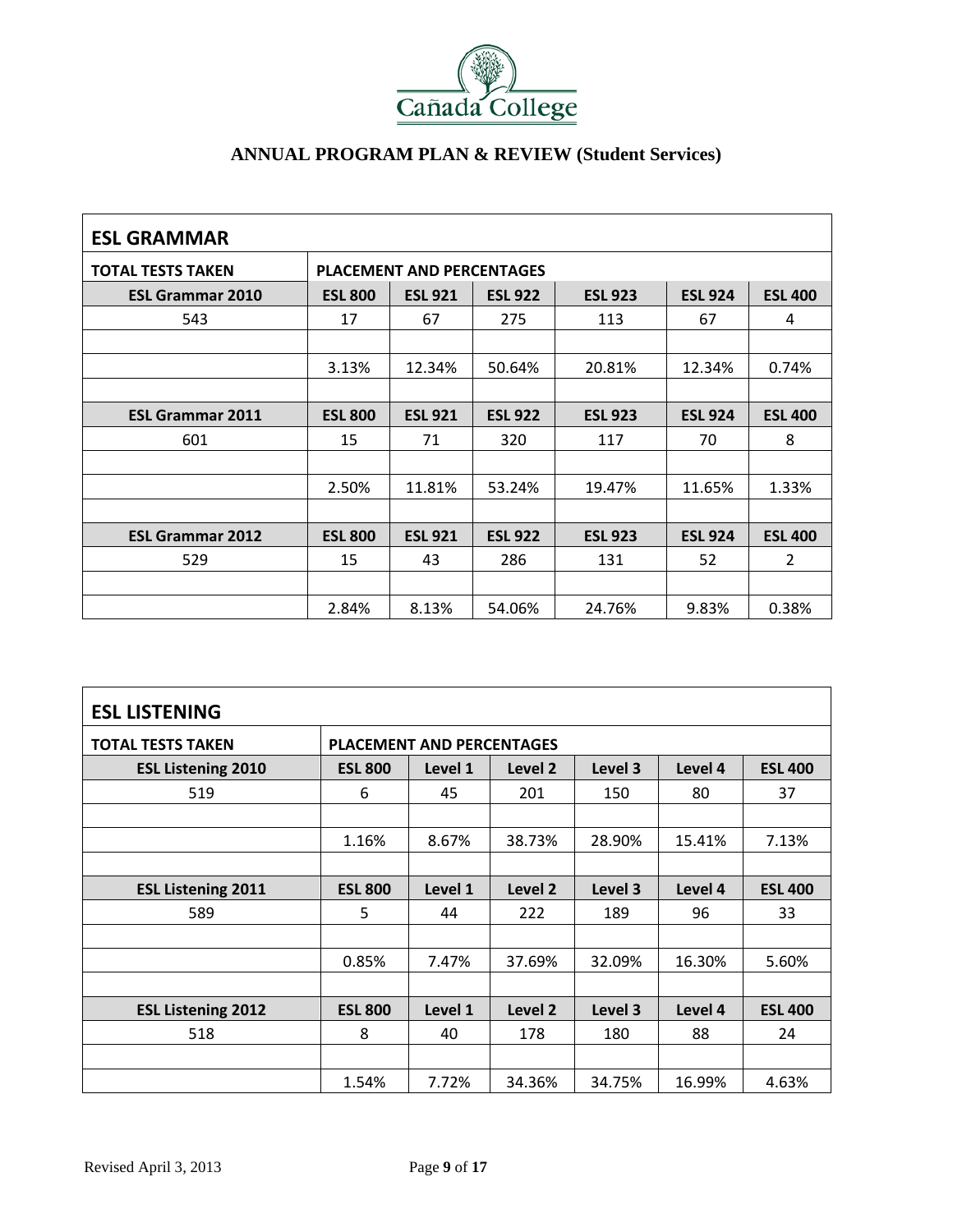

| <b>ESL READING</b>       |                                  |                |                |                |                |                |
|--------------------------|----------------------------------|----------------|----------------|----------------|----------------|----------------|
| <b>TOTAL TESTS TAKEN</b> | <b>PLACEMENT AND PERCENTAGES</b> |                |                |                |                |                |
| <b>ESL Reading 2010</b>  | <b>ESL 800</b>                   | <b>ESL 911</b> | <b>ESL 912</b> | <b>ESL 913</b> | <b>ESL 914</b> | <b>ESL 400</b> |
| 526                      | 12                               | 40             | 197            | 116            | 129            | 32             |
|                          |                                  |                |                |                |                |                |
|                          | 2.28%                            | 7.60%          | 37.45%         | 22.05%         | 24.52%         | 6.08%          |
|                          |                                  |                |                |                |                |                |
| <b>ESL Reading 2011</b>  | <b>ESL 800</b>                   | <b>ESL 911</b> | <b>ESL 912</b> | <b>ESL 913</b> | <b>ESL 914</b> | <b>ESL 400</b> |
| 592                      | 12                               | 37             | 230            | 141            | 139            | 33             |
|                          |                                  |                |                |                |                |                |
|                          | 2.03%                            | 6.25%          | 38.85%         | 23.82%         | 23.48%         | 5.57%          |
|                          |                                  |                |                |                |                |                |
| <b>ESL Reading 2012</b>  | <b>ESL 800</b>                   | <b>ESL 911</b> | <b>ESL 912</b> | <b>ESL 913</b> | <b>ESL 914</b> | <b>ESL 400</b> |
| 525                      | 16                               | 26             | 192            | 147            | 113            | 31             |
|                          |                                  |                |                |                |                |                |
|                          | 3.05%                            | 4.95%          | 36.57%         | 28.00%         | 21.52%         | 5.90%          |

# **Reflection**

When students complete their assessments, they meet individually with the Orientation/Assessment staff who explain the results and discuss resources available to them to help them be successful and persist. For example, a student will be shown, using the course sequence guide, where they placed in relation to the overall math and English sequence. Students are directed to sign up for one of our personal 30 minute academic counseling appointment to develop their student educational plan.

Academic Counselors ask students if they are here pursuing a certificate, associate degree, or transferring to a four-year institution. Based on their answers, the students are shown the math, English, reading, and/or ESL courses they are required to complete. Further, if a student places low (basic skills), it will be suggested that they attend our Math Jam and or Word Jam, week long workshops to build up their skills in these areas and make them stronger and more successful in those courses. In addition, all students are encouraged to seek out tutors in the Learning Center to help them with their studies.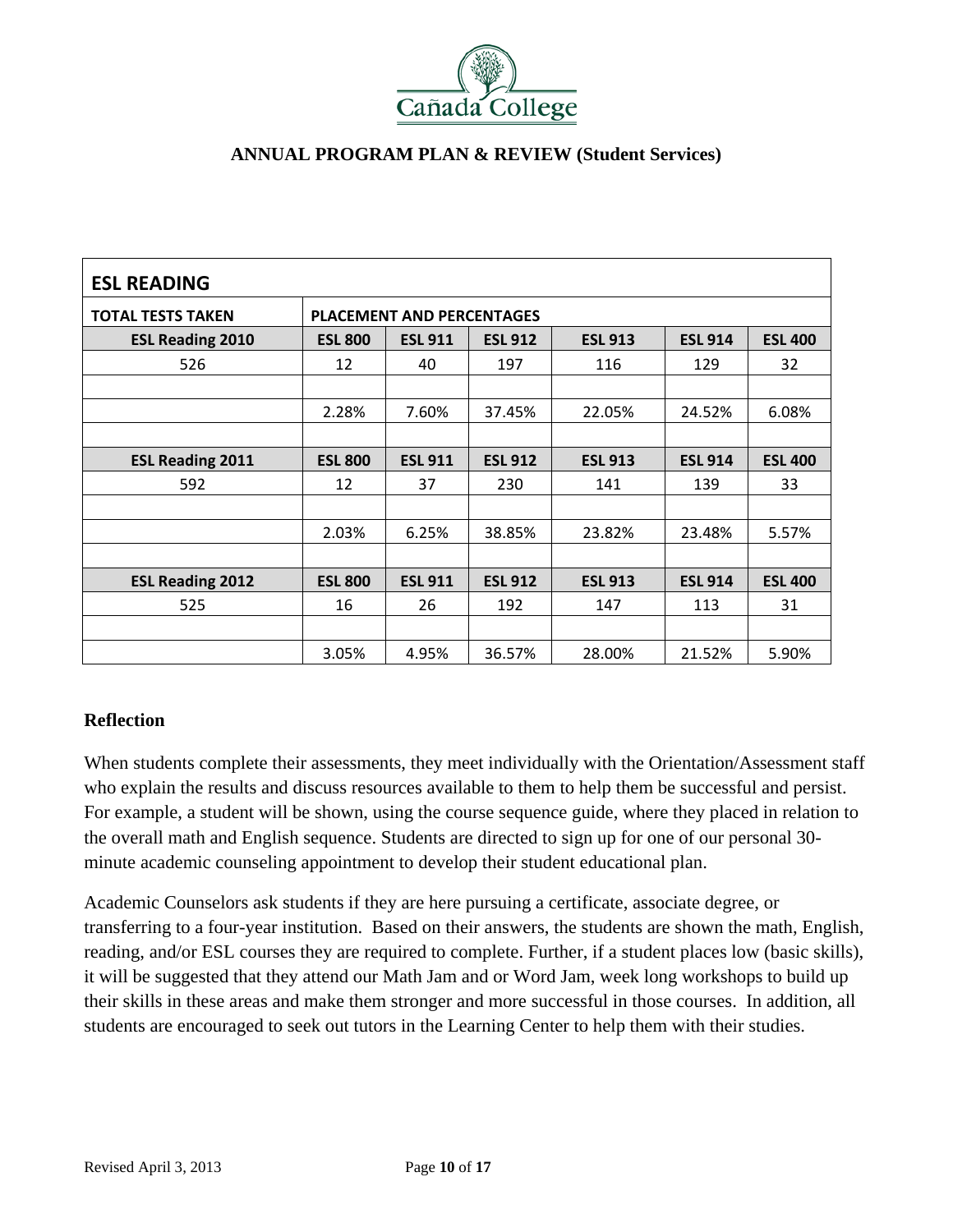

## **REGISTRATION**

#### **Data**

As demonstrated below the number of students registering on-line has steadily increased. In 2012 the majority of students registered on-line, 93% for Spring 2012, 92% for Summer 2012 and 94% for Fall 2012. The remaining students are registering in person on campus or at one of our off-campus sites.

| PERCENTAGES ARE BASED ON INDIVIDUAL COURSE ENROLLMENTS |                             |                               |  |  |  |
|--------------------------------------------------------|-----------------------------|-------------------------------|--|--|--|
| <b>TERMS</b>                                           | <b>REGISTRATION ON-LINE</b> | <b>REGISTRATION IN-PERSON</b> |  |  |  |
| Spring 2012                                            | 93% (18,973)                | 7% (1,355)                    |  |  |  |
| Summer 2012                                            | (4,409)<br>92%              | (398)<br>8%                   |  |  |  |
| Fall 2012                                              | 94% (18,701)                | 6% (1,287)                    |  |  |  |

# **Reflection**

During the registration periods a registration ticket is used to track the completion of the orientation session, assessment and individual counseling appointment. Once the process is complete and the form is signed off from each area, the student hand carries the registration ticket to Admissions where the student receives their appointment to register.

All students are encouraged to use WebSMART, our on-line registration system, to register for classes. Due to the newly streamlined orientation, which includes a 30-minute, hands-on session at the computer using WebSMART, and the individualized assistance from Admissions and the Welcome Center staff support at the lobby computers, the majority of students now register on-line.

The data below contrasts online and in-person registration for the 2012 Spring, Summer and Fall semesters.

#### **Recommendations**

We will continue to encourage students to use WebSMART our on-line registration system and will develop a plan for support and instruct students at our off campus sites and special populations.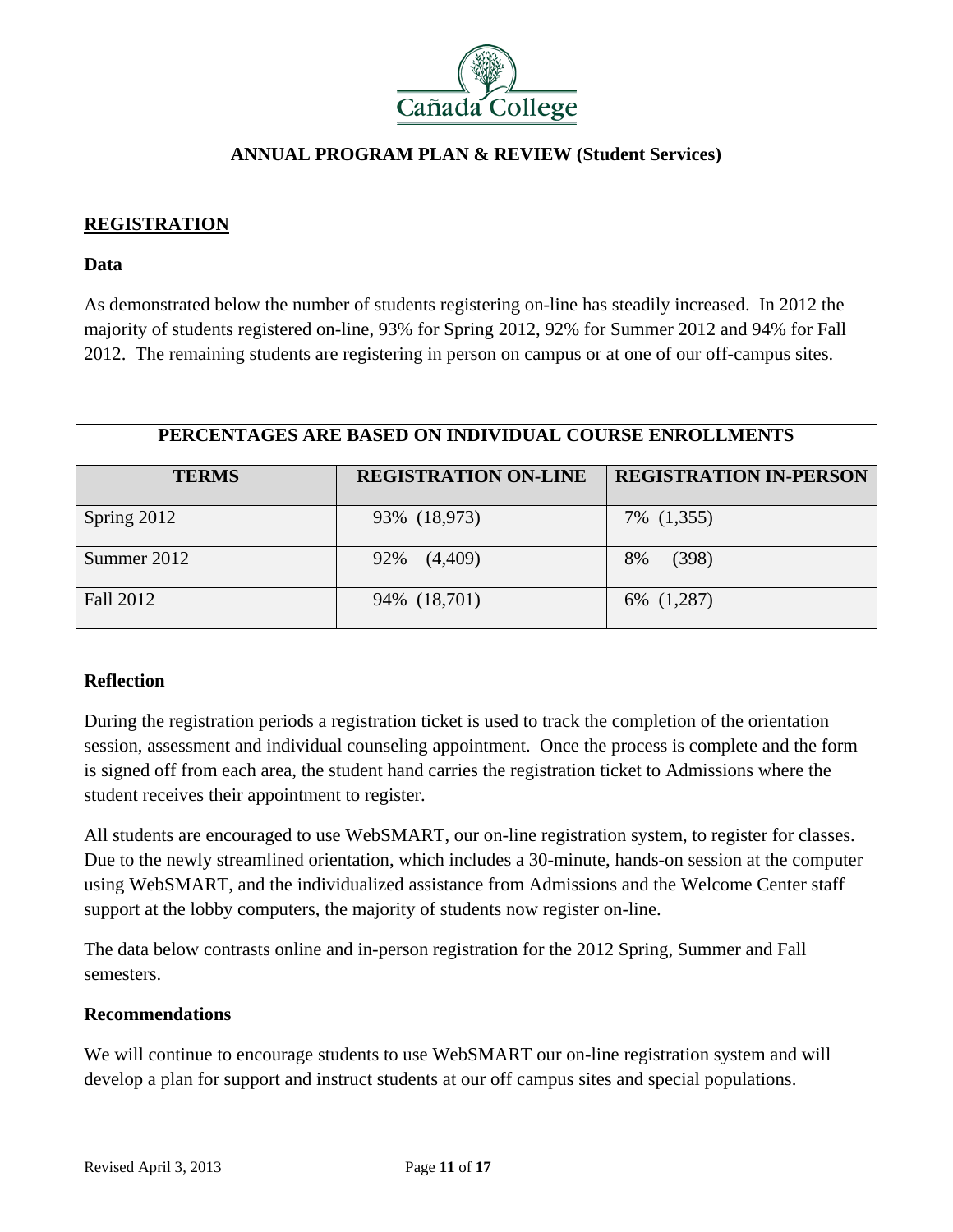

Cañada College currently has a large Hispanic population, 37%. Admissions and the Welcome Center provide registration support to our Spanish speaking population. To serve this population better it would be desirable to have a Spanish version of WebSMART available to students.

# **4. Student Learning Outcome** (SLO)

After attending a New Student Orientation session students will identify more correct answers (out of 11 questions in the post survey) regarding important college information needed to be successful in their academic and career goals.

**A**. **Results** from prior cycle's SLO.

# Assessment, Orientation & Registration Program Review Three Year SLO Assessment Cycle (2010-2013)

| <b>Student Learning</b>                                                                                                                                      | <b>Assessment/Criteria</b>                                                                                                                                                                                                                                                                                                              | <b>Evidence/Analysis</b>                                                                                                                                                                                                                                                                                                                | <b>Use of Results</b>                                                                                                                                                                                                                                                                                                                                                                             |
|--------------------------------------------------------------------------------------------------------------------------------------------------------------|-----------------------------------------------------------------------------------------------------------------------------------------------------------------------------------------------------------------------------------------------------------------------------------------------------------------------------------------|-----------------------------------------------------------------------------------------------------------------------------------------------------------------------------------------------------------------------------------------------------------------------------------------------------------------------------------------|---------------------------------------------------------------------------------------------------------------------------------------------------------------------------------------------------------------------------------------------------------------------------------------------------------------------------------------------------------------------------------------------------|
| <b>Outcomes</b>                                                                                                                                              |                                                                                                                                                                                                                                                                                                                                         |                                                                                                                                                                                                                                                                                                                                         |                                                                                                                                                                                                                                                                                                                                                                                                   |
| 2010-2011<br>Students will name 3 of the<br>10 Steps to College Success<br>once they have completed the<br>Priority Enrollment Program<br>(PEP) Orientation. | Pre Survey: of the 220<br>students surveyed, 91%<br>identified 3 of the 10 Steps to<br>College Success prior to the<br>PEP orientation session.<br>Post Survey: of the 220<br>students surveyed, 95.5%<br>identified 3 of the 10 steps to<br>College Success after they<br>attend the PEP orientation<br>session.                       | A 4.5% increase in students'<br>ability to identify 3 of the 10<br>Steps to College Success.<br>Based on the survey results it<br>is apparent that new students<br>begin college with knowledge<br>of at least 3 of the Steps to<br>Success.                                                                                            | It was decided to revise our<br>New Student Orientation to<br>focus on the least familiar of<br>the 10 Steps to Success and to<br>increase the SLO from 3 to 5.                                                                                                                                                                                                                                   |
| 2011-2012<br>Students will identify 5 of the<br>10 steps to College Success<br>once they have completed the<br>New Student Orientation.                      | Pre Survey: of the 410<br>students surveyed, 35%<br>identified 5 of the 10 Steps to<br>College Success prior to the<br><b>New Student Orientation</b><br>session.<br>Post Survey: of the 410<br>students surveyed, 39%<br>identified 5 of the 10 Steps to<br>College Success after<br>attending the New Student<br>Orientation session. | A 4% increase of students'<br>ability to identify 5 of the 10<br>Steps to Success.<br>In comparing the survey<br>results from this year to last<br>year the results are as<br>follows:<br>On average, student<br>knowledge of the Steps<br>decreased significantly from<br>the pre-survey last year<br>$(91\%)$ to this year $(35\%)$ . | The Program Review Team<br>recommends that a new SLO<br>be developed in 2012-2013<br>that more effectively<br>measures the important<br>college information<br>disseminated at the New<br><b>Student Orientation. The</b><br>content in our New Student<br>Orientation was significantly<br>altered to focus on the most<br>important information for<br>new students.<br>A pre & post survey was |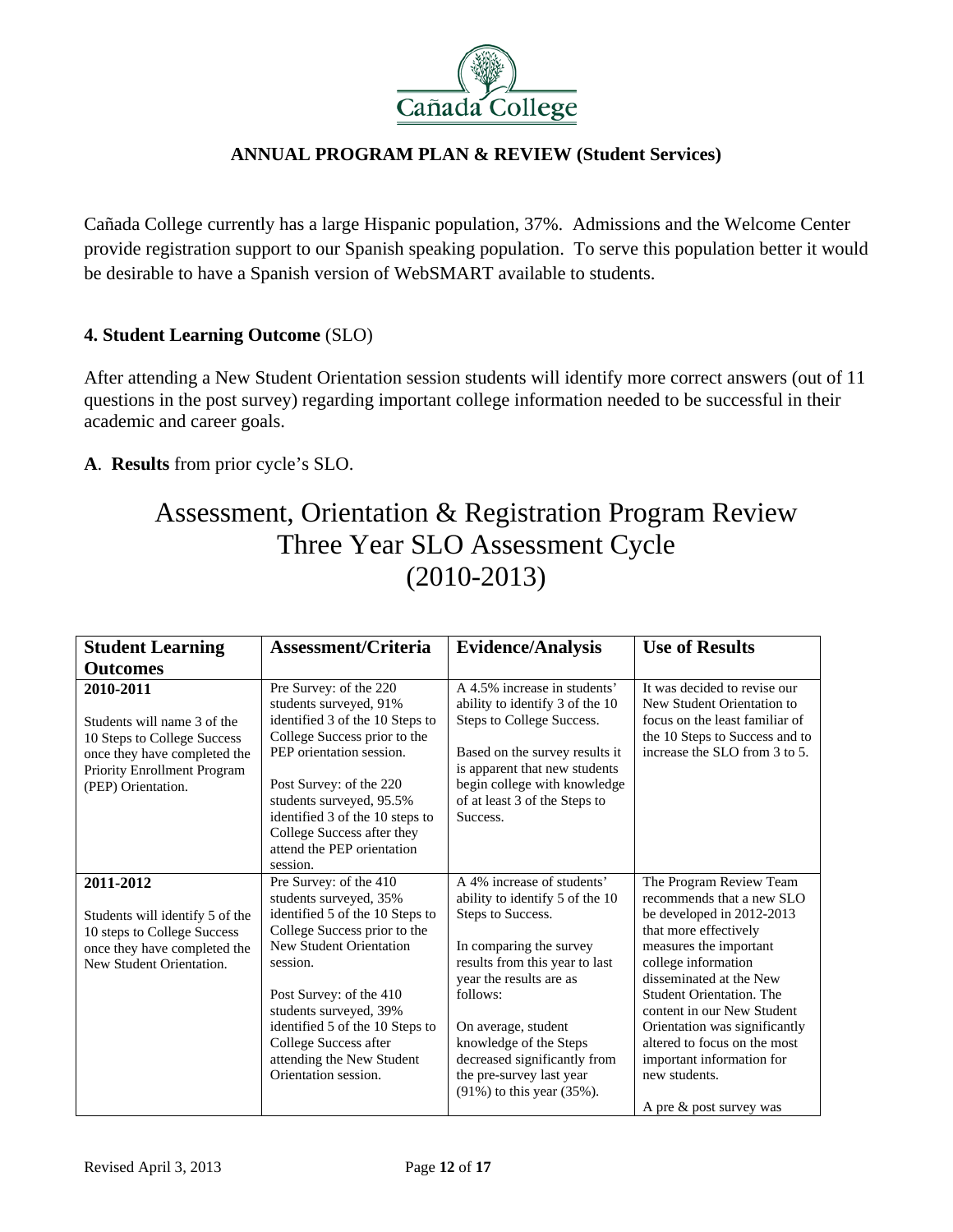

|                                                                                                              |                                                                                                                                       | However, the overall increase<br>of knowledge gained was<br>similar $(4\%)$ .                                                                                               | developed in collaboration<br>with the Counseling<br>Department which comprised                                                                                                                                                    |
|--------------------------------------------------------------------------------------------------------------|---------------------------------------------------------------------------------------------------------------------------------------|-----------------------------------------------------------------------------------------------------------------------------------------------------------------------------|------------------------------------------------------------------------------------------------------------------------------------------------------------------------------------------------------------------------------------|
|                                                                                                              |                                                                                                                                       | The pool of students surveyed<br>was almost twice as large<br>$(220 \text{ to } 410).$                                                                                      | 11 questions aimed to capture<br>the most important<br>information conveyed<br>regarding the New Student<br>matriculation components<br>(Orientation/Assessment &<br>Registration).                                                |
| 2012-2013<br>Students will identify more<br>correct answers (out of 11)<br>questions) regarding              | Pre Survey: of the 190<br>students surveyed on 11<br>questions, 1,375 accurate<br>responses were reported.<br>Post Survey: of the 190 | A 25% overall increase of<br>knowledge regarding<br>important college information<br>was gained after the<br>orientation session.                                           | The largest increase in<br>knowledge gained was<br>question $# 7$ : I have all<br>semester to pay for my<br>classes $(84 \text{ pre}/134 \text{ post})$ .                                                                          |
| important college information<br>in the post survey after<br>attending a New Student<br>Orientation session. | students surveyed on 11<br>questions, 1,719 accurate<br>responses were reported.                                                      | In only one question was<br>there an actual decrease in<br>knowledge gained (Question)<br>$#10$ : If I have a personal<br>email, I do not need to check<br>my SMCCD email.) | Program improvements were<br>made to ensure students are<br>aware that they still need to<br>check their SMCCD email for<br>important college information<br>or forward their college email<br>to their personal email<br>address. |



# **B. Current SLO and relationship to College SLO or Strategic Directions**

The current SLO directly aligns with the Educational Master plan Completion Objective 2.3: Improve connections with potential students by conducting an engaging, well-thought-out orientation program that provides students with a thorough understanding of college requirements and financial aid.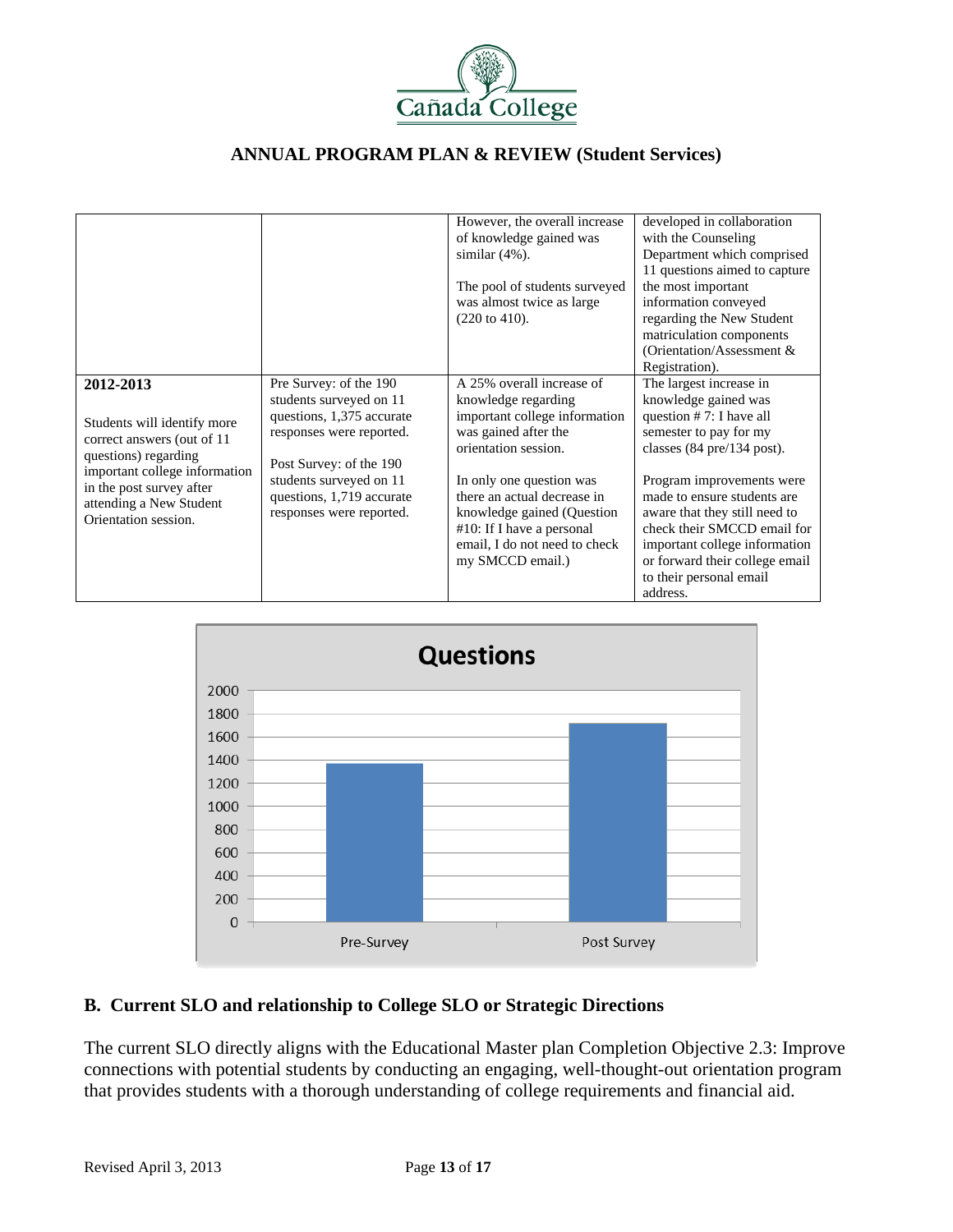

In collaboration with the Counseling Program Review Team, we have decided to focus specifically on our matriculation services with all new students.

## **C. Action Plan**

We have developed an improved survey with the following four simple questions:

- 1) Can you access your smccd email?
- 2) Can you Login to WebSmart?
- 3) Do you understand your assessment results? If Yes, Explain:
- 4) Do you know what classes to take this semester to meet your educational goal?

Beginning in April 2013 we will administer a pre-survey before orientation and a post-survey after our new students have completed orientation, assessment and their 30 minute counseling appointment. We hope to see that all of our new students can answer the above questions in the affirmative at the end of the matriculation process.

#### **5. Student Area Outcomes** (SAOs)

**Results** from prior cycle's SAO

The results from the 2012-2013 SAO's are outlined below.

#### **A. Objectives**

#### **Objective One:**

College SLO – Critical and Creative Thinking & EMP Completion Objective 2.2:

Improve connections with potential students by providing more information about assessment testing.

• Redesigned New Student Orientation so that students attend before taking the assessments. During New Student Orientation students are provided with the importance of the assessments and their options in taking them. They are also referred to Math Jam, Word Jam and Physics Jam to improve their skills.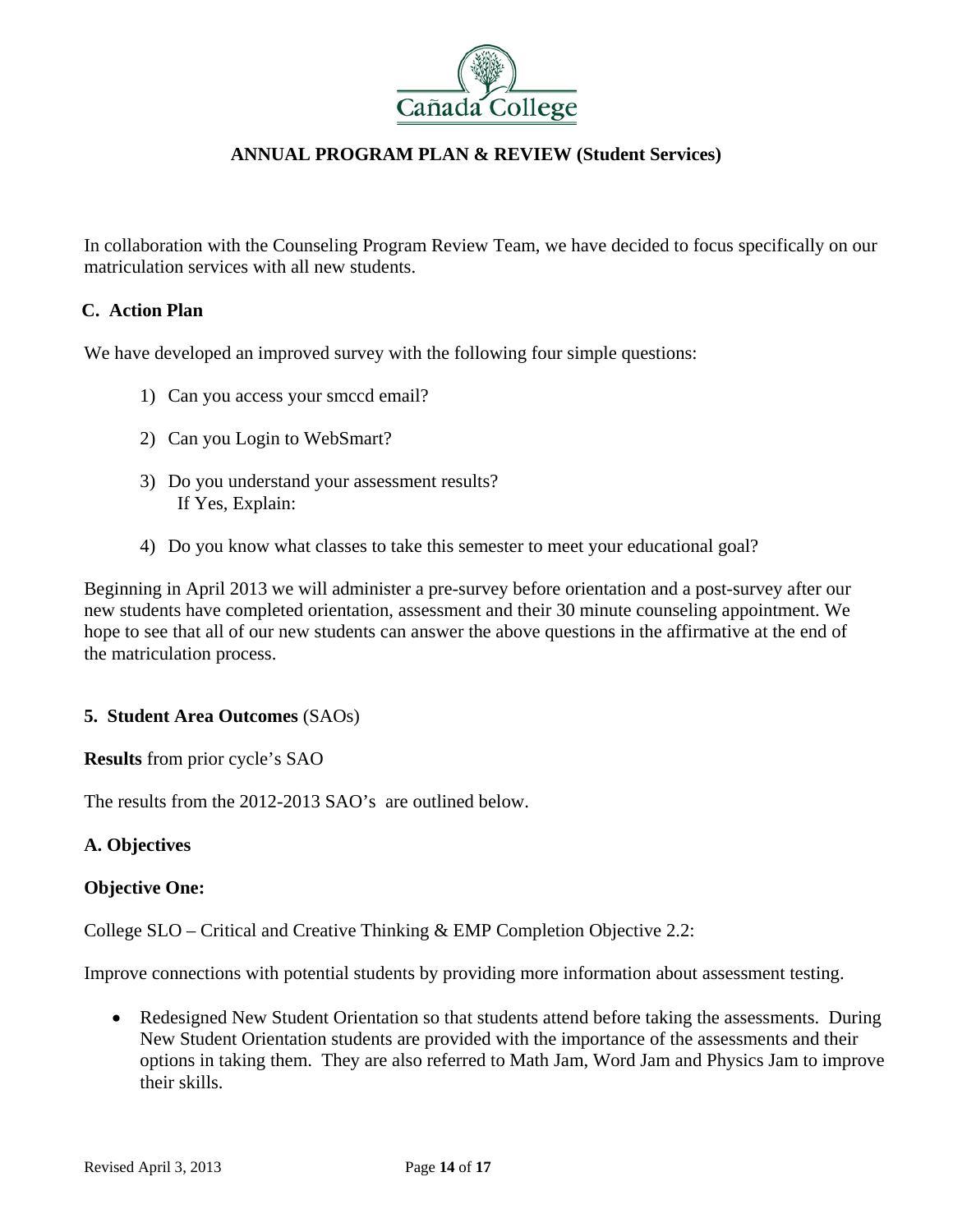

# **Objective Two:**

College SLO – Critical and Creative Thinking & EMP Completion Objective 2.3:

Improve connections with potential students by conducting an engaging, well thought out orientation program that provides students with a thorough understanding of college requirements and financial aid.

 New Student Orientation has been completely redesigned. A streamlined orientation prior to students taking their assessment and followed by a private 30 minute counseling appointment helps students navigate the matriculation process. During the orientation students are encouraged to attend a Financial Aid workshop.

## **Objective Three:**

Improve completion by streamlining and removing bureaucratic barriers to applying, assessing, getting oriented to campus-life and registering for college courses.

• The redesign of the Orientation, Assessment and Counseling components familiarizes the student with campus life and the steps needed for them to complete the registration process.

#### **B. Current SAO and relationship to College SLO or Strategic Directions**

The College's Educational Master Plan was approved in December, 2011. Given the new college focus on Completion, it was decided to prioritize the 2012-2013 SAO's on the EMP Completion Objectives specifically targeting the areas of Assessment, Orientation and Registration.

#### **C. Action Plan**

# **Objective One - Completion Objective 2.2: Improve connections with potential students by providing more information about the importance of assessment testing.**

#### Activities:

- Update Orientation presentation to include more information on the importance of ESL Assessment.
- Work with the three college administrations in considering the use of high school transcripts for placement instead of current math and English assessment tests.

**Objective Two - Completion Objective 2.3: Improve connections with potential students by conducting an engaging, well thought out orientation program that provides students with a thorough understanding of college requirements and financial aid.**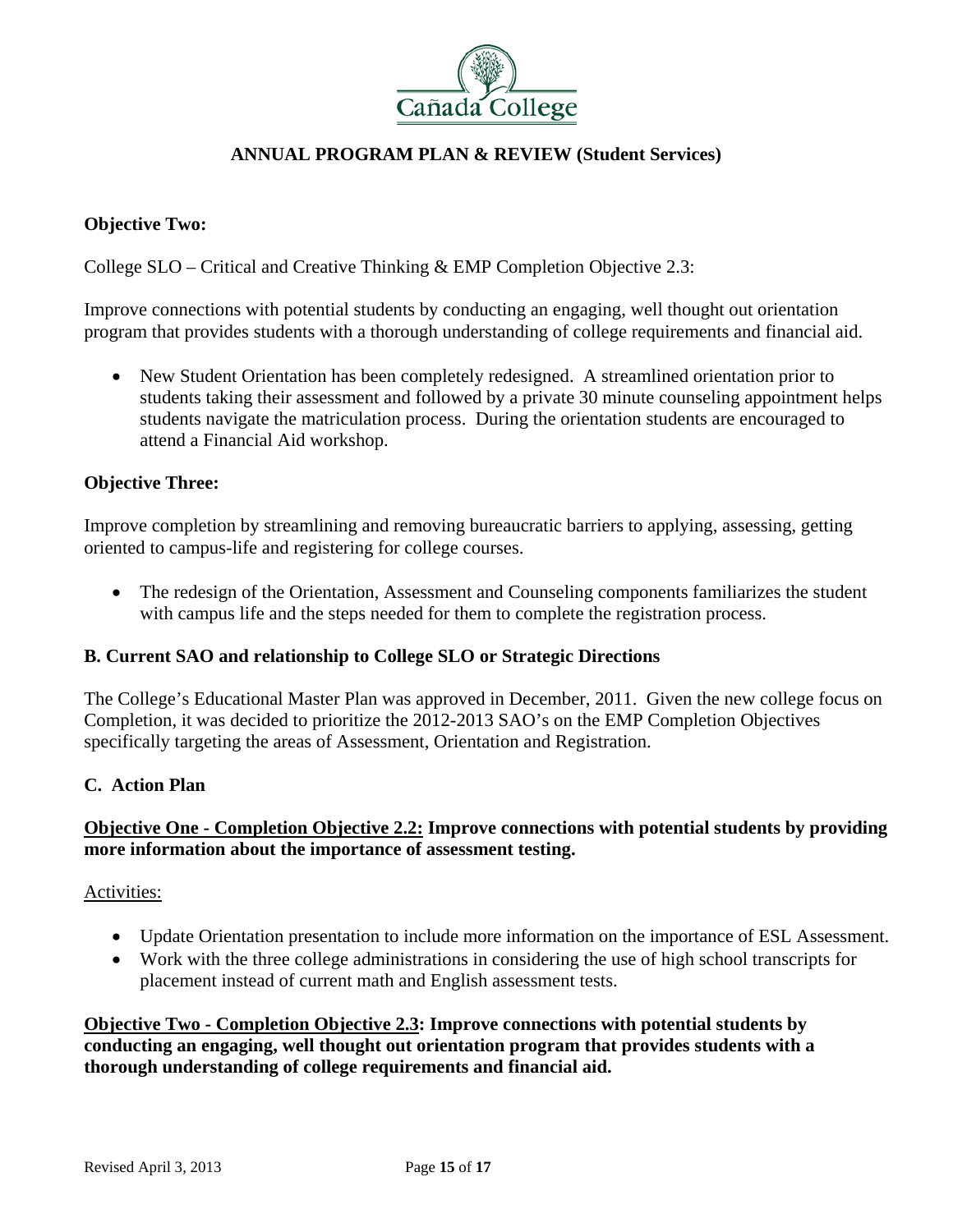

## Activities*:*

- Offer a redesigned Orientation presentation prior to Assessment.
- Offer an on-line Orientation for distance learners as a second option
- Develop a student satisfaction survey and will implement it in April 2013.

# **Objective Three – Improve completion by streamlining and removing bureaucratic barriers to assessing, getting oriented to campus-life and registering for classes.**

Activities:

 Review the current processes established for providing orientation, assessing, and registration services and seek ways to remove barriers and improve student success.

#### Assessment Measurement:

 Track the number of students who attend orientation, assess and register for courses and improve upon this measure each year.

#### **6. Resource Identification**

#### **A. Faculty and Staff hiring requests**

Orientation is requesting to continue receiving \$10,000 in student assistant funding to provide support for:

- Registration
- Packet preparation
- Reminder phone calls prior to Orientation sessions
- Attendance/Check-in
- Student WebSMART log-in assistance

Admissions and Records is requesting a 49% Admissions and Records Assistant II position. A reassignment of a 100% position left the office with 50% of the desk's work needing to be reassigned to already full desks. The overload compromises the efficiency of the office and would be relieved by the addition of a 49% position.

# **Permanent Classified Hiring Justifications Attached for the following positions:**

• Request 49% part-time A&R II position

#### **B. Professional Development needs**